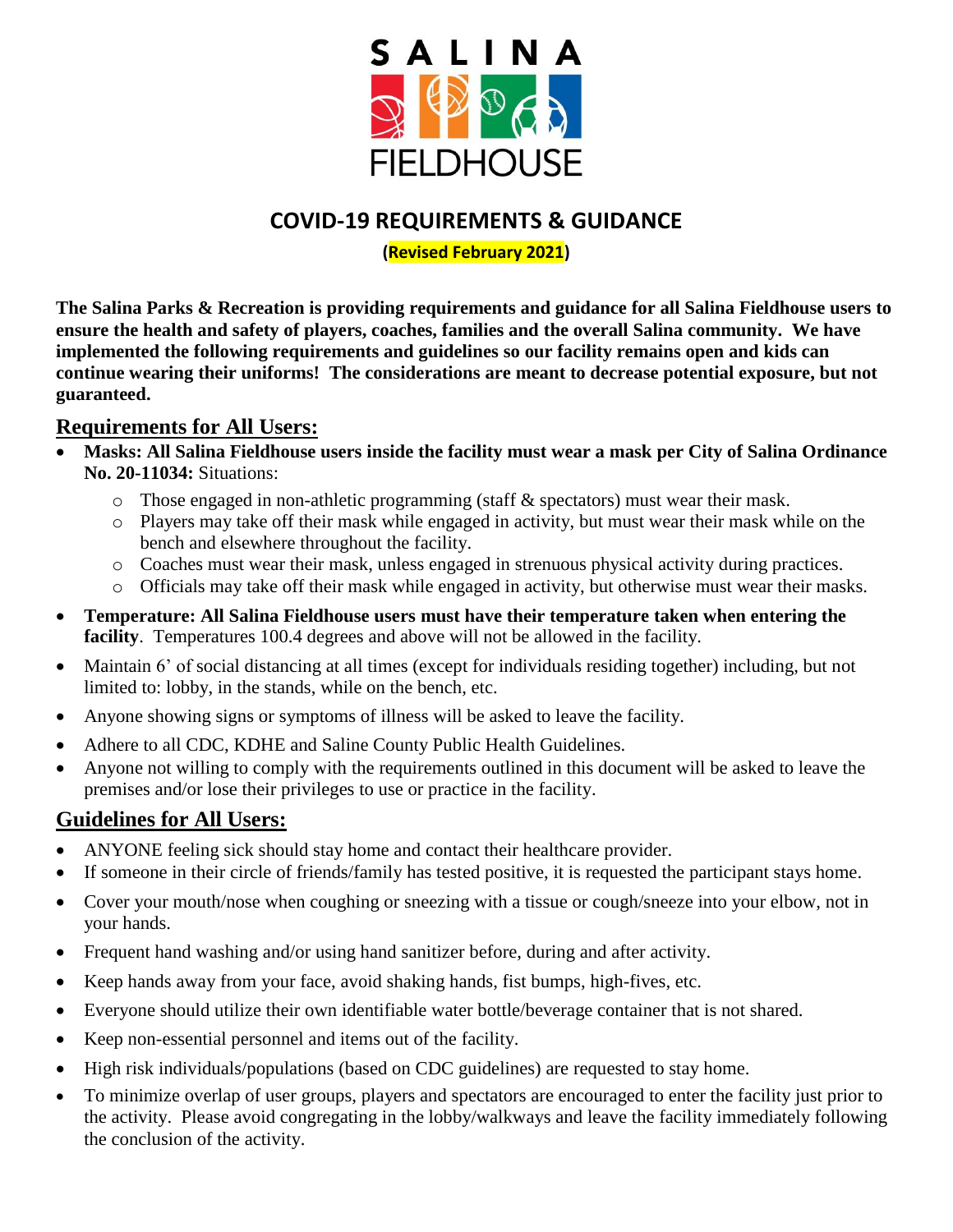## **Guidelines for Parents:**

- Ensure child is healthy; check your child's temperature daily.
- Limited or no carpooling.
- Ensure child's clothing is washed after every activity.
- Ensure all equipment is sanitized before and after every activity.
- Notify coach immediately if your child becomes ill for any reason.
- Do not assist coach with equipment before or after activity.
- Be sure your child has necessary sanitizer with them at every activity.

# **Guidelines for Players:**

- Take temperature daily. If feeling sick, stay home and contact your healthcare provider.
- Wash hands thoroughly before and after activity.
- Bring and use hand sanitizer with you to every activity.
- Players may take off their mask while engaged in activity, but must wear their mask while on the bench and elsewhere throughout the facility.
- Do not touch or share anyone else's clothing, equipment, water or food.
- Practice social distancing; place bags and equipment at least 6 feet apart.
- Wash and sanitize all equipment before and after every workout.
- No group celebrations: high 5's, hugs, handshakes etc.
- Shower, change, and launder workout clothing as soon as possible after an activity.

## **Guidelines for Coaches:**

- Follow and enforce social distancing, state and local health guidelines.
- Ensure the health and safety of the participants. Inquire how the participants are feeling, send them home should you believe they act or look ill.
- Ensure all athletes have their individual equipment (ball, water, bag etc.)
- Coach is the only person to handle team equipment. Bring disinfecting wipes/products to clean shared equipment if sharing is a necessity. The use of scrimmage vests/bibs is not recommended at this time.
- Consider a reduced schedule for all activities; reduction in travel; reduced size or tiered events.
- Minimize full team interactions/meetings with close proximity; avoid huddles by lining up 6' apart; avoid utilizing the indoor lobby for team meetings.

# **Teams & Game Rituals:**

- Pre-game meetings shall take place with a minimum of 6 feet of distance between 1 official and 1 coach/manager from each team. Players may not attend pre-game meetings.
- Post-game sportsmanship shall be demonstrated to officials and opposing team with a "good game" or "thank you" and a wave in lieu of physical contact handshakes.
	- o Indoor teams may lineup on their own baseline to express thanks.
- Teams are responsible for removing all equipment, trash and keeping benches/playing areas clean after play. Allow players from the previous game to completely clear the playing area and bench before taking the court/field.

### **\*Requirements and guidelines subject to change via city, county, state and federal government.**

**Sources:** KSHSAA - [http://www.kshsaa.org/Public/PDF/KSHSAAReturntoAct-General.pdf,](http://www.kshsaa.org/Public/PDF/KSHSAAReturntoAct-General.pdf) [http://www.kshsaa.org/Public/COVID/PDF/Football-Considerations.pdf,](http://www.kshsaa.org/Public/COVID/PDF/Football-Considerations.pdf) Lawrence Parks & Recreation COVID 19 Guidelines, Johnson County Parks & Recreation District Recommendations.